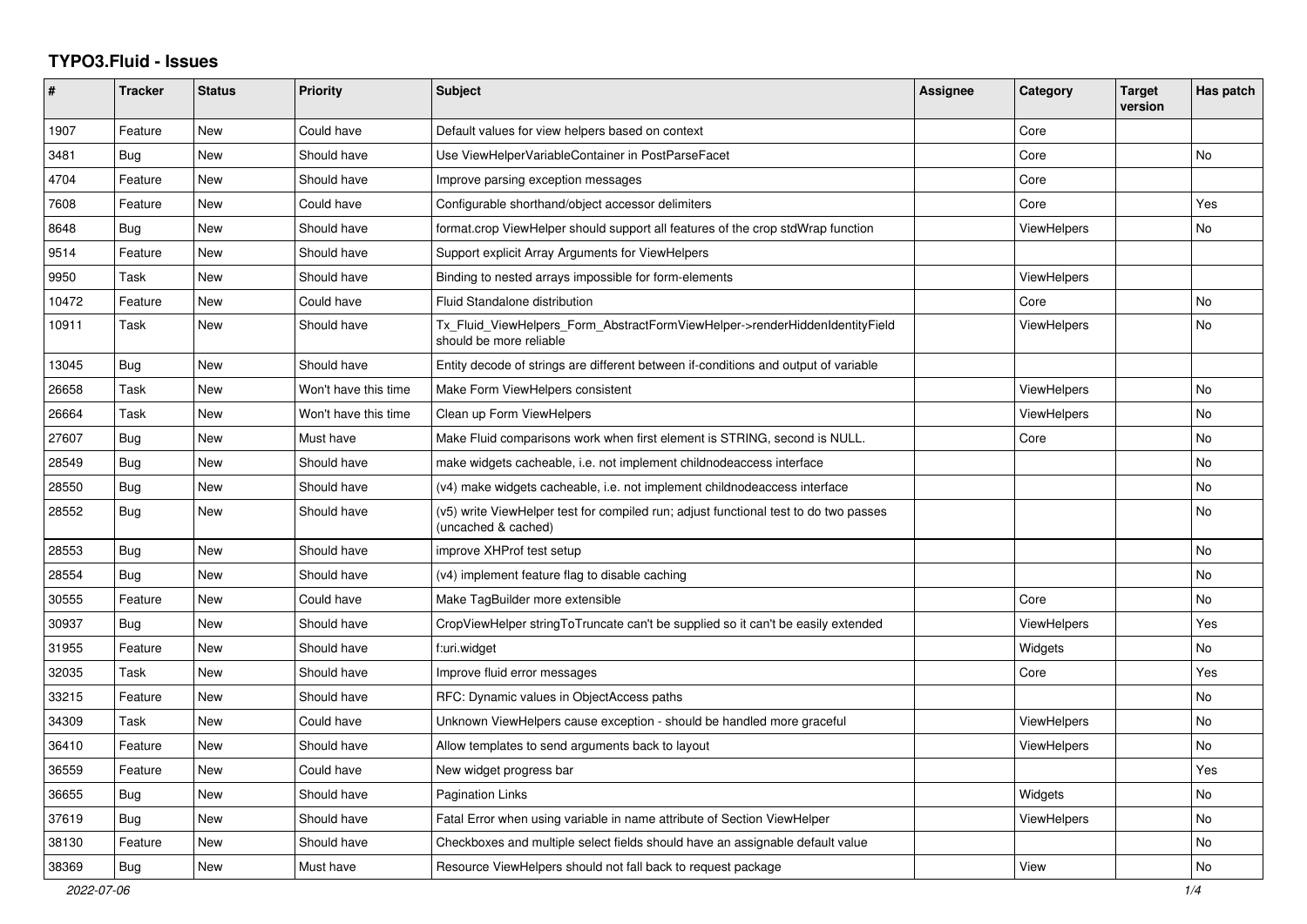| #     | <b>Tracker</b> | <b>Status</b>     | <b>Priority</b> | Subject                                                                                   | Assignee | <b>Category</b> | <b>Target</b><br>version | Has patch |
|-------|----------------|-------------------|-----------------|-------------------------------------------------------------------------------------------|----------|-----------------|--------------------------|-----------|
| 39936 | Feature        | <b>New</b>        | Should have     | registerTagAttribute should handle default values                                         |          | ViewHelpers     |                          | <b>No</b> |
| 39990 | <b>Bug</b>     | New               | Should have     | Same form twice in one template: hidden fields for empty values are only rendered<br>once |          | Core            |                          | No        |
| 40064 | Bug            | <b>New</b>        | Must have       | Multiselect is not getting persisted                                                      |          | ViewHelpers     |                          | <b>No</b> |
| 40081 | Feature        | New               | Should have     | Allow assigned variables as keys in arrays                                                |          |                 |                          | No        |
| 42397 | Feature        | New               | Should have     | Missing viewhelper for general links                                                      |          |                 |                          | <b>No</b> |
| 42743 | Task           | New               | Should have     | Remove inline style for hidden form fields                                                |          |                 |                          | No        |
| 43071 | Task           | New               | Should have     | Remove TOKENS for adding fallback teplates in B                                           |          |                 |                          | No        |
| 43072 | Task           | <b>New</b>        | Should have     | Remove TOKENS for adding templates fallback in Backporter                                 |          | View            |                          | No        |
| 45153 | Feature        | New               | Should have     | f:be.menus.actionMenuItem - Detection of the current select option is insufficient        |          |                 |                          | No        |
| 45384 | Bug            | New               | Must have       | Persisted entity object in widget-configuration cannot be deserialized (after reload)     |          | Widgets         | 2.0.1                    | No        |
| 45394 | Task           | New               | Should have     | Forwardport Unit test for standalone view                                                 |          | View            |                          | No        |
| 46545 | Feature        | New               | Should have     | Better support for arrays in options of SelectViewHelper                                  |          |                 |                          | No        |
| 47669 | Task           | New               | Should have     | FormViewHelper does not define the default request method                                 |          |                 |                          | No        |
| 48355 | Feature        | New               | Could have      | Assign output of viewhelper to template variable for further processing.                  |          |                 |                          |           |
| 49038 | Bug            | New               | Must have       | form.select does not select the first item if prependOptionValue is used                  |          |                 |                          | No        |
| 49600 | Bug            | New               | Should have     | f:form tag shown as a HTML on frontend                                                    |          | ViewHelpers     |                          | No        |
| 51100 | Feature        | New               | Must have       | Links with absolute URI should have the option of URI Scheme                              |          | ViewHelpers     |                          | No        |
| 51277 | Feature        | New               | Should have     | ViewHelper context should be aware of actual file occurrence                              |          |                 |                          | <b>No</b> |
| 52419 | <b>Bug</b>     | New               | Should have     | Wrong PHPDocs notation for default value inline f:translate viewhelper                    |          |                 | 2.0                      | No        |
| 52591 | Bug            | New               | Should have     | The Pagination Widget broken for joined objects                                           |          |                 |                          | No        |
| 54284 | Bug            | <b>New</b>        | Should have     | Default Option for Switch/Case VH                                                         |          | ViewHelpers     |                          | <b>No</b> |
| 56237 | Task           | New               | Should have     | in-line (Condition) View Helpers should not evaluate on parsing                           |          |                 |                          | No        |
| 57885 | Bug            | New               | Must have       | Inputs are cleared from a second form if the first form produced a vallidation error      |          |                 |                          | <b>No</b> |
| 58921 | Bug            | New               | Should have     | f:form.* VHs crash if NOT inside f:form but followed by f:form                            |          |                 |                          | No        |
| 58983 | Bug            | New               | Should have     | format.date does not respect linebreaks and throws exception                              |          |                 |                          | No        |
| 60003 | Feature        | <b>New</b>        | Should have     | Add required-Attribute to f:form.password                                                 |          | ViewHelpers     |                          | No        |
| 60181 | Feature        | New               | Could have      | Caching mechanism for Fluid Views/Templates                                               |          | View            |                          | No        |
| 60271 | Feature        | New               | Should have     | Paginate viewhelper, should also support arrays                                           |          |                 |                          | No        |
| 60856 | Bug            | New               | Must have       | Target attribute not supported by the form viewhelper                                     |          | ViewHelpers     |                          | Yes       |
| 62346 | Feature        | New               | Could have      | f:comment should have high precende                                                       |          | Core            | 3.x                      | No        |
| 3291  | Feature        | Needs<br>Feedback | Should have     | Cacheable viewhelpers                                                                     |          |                 |                          | No        |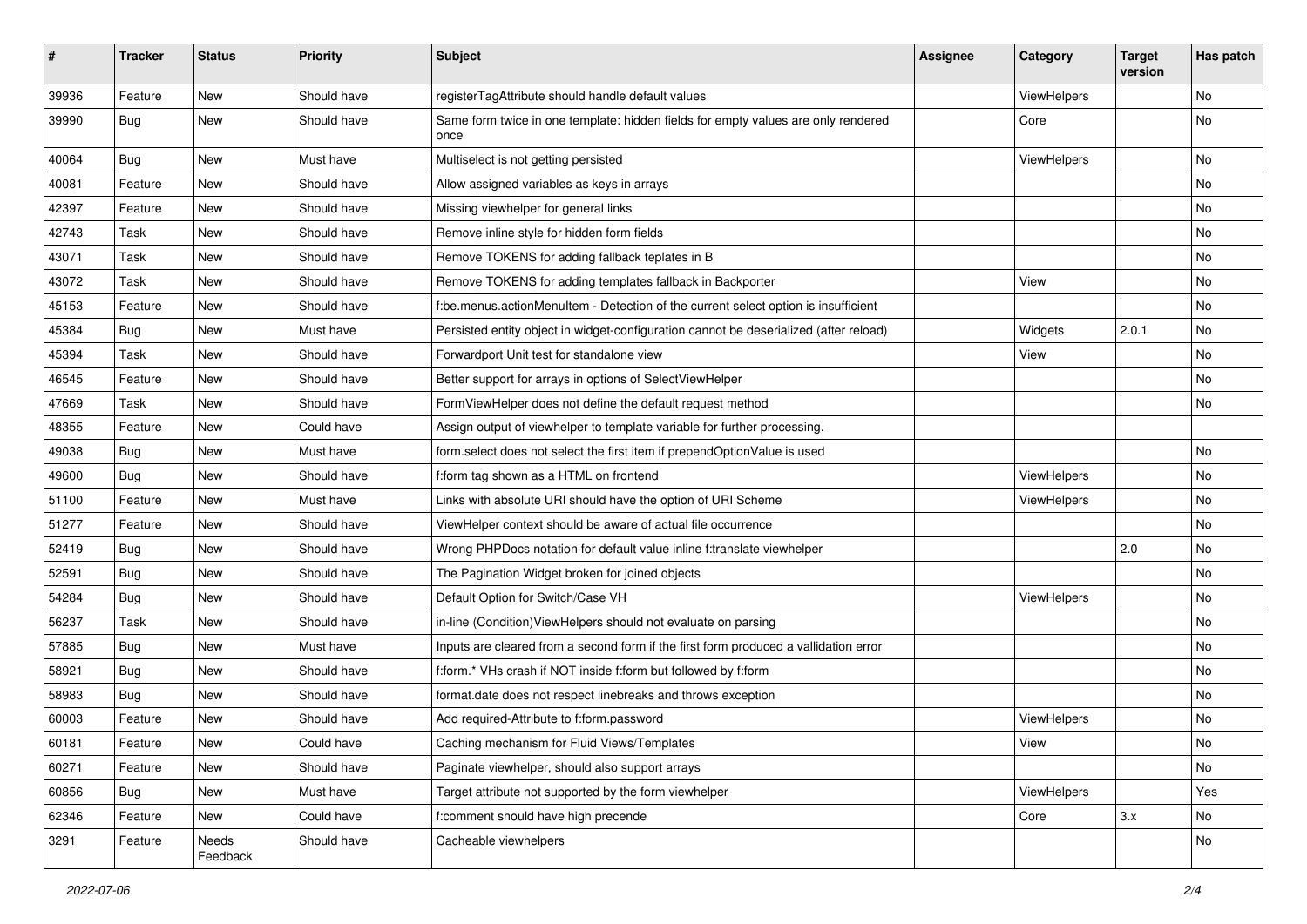| #     | <b>Tracker</b> | <b>Status</b>            | <b>Priority</b> | <b>Subject</b>                                                                                       | <b>Assignee</b>       | Category           | <b>Target</b><br>version | Has patch      |
|-------|----------------|--------------------------|-----------------|------------------------------------------------------------------------------------------------------|-----------------------|--------------------|--------------------------|----------------|
| 8989  | Feature        | <b>Needs</b><br>Feedback | Could have      | Search path for fluid template files                                                                 |                       | View               |                          | <b>No</b>      |
| 45345 | Feature        | Needs<br>Feedback        | Should have     | Easy to use comments for fluid that won't show in output                                             |                       |                    |                          |                |
| 46091 | Task           | Needs<br>Feedback        | Should have     | Show source file name and position on exceptions during parsing                                      |                       |                    |                          | No             |
| 46289 | Bug            | Needs<br>Feedback        | Should have     | Enable Escaping Interceptor in XML request format                                                    |                       | View               | 2.0.1                    | No             |
| 5636  | Task           | <b>Under Review</b>      | Must have       | Form RadioViewHelper and CheckBoxViewHelper miss check for existing object<br>before it is accessed. |                       |                    |                          | <b>No</b>      |
| 34682 | Bug            | <b>Under Review</b>      | Should have     | Radio Button missing checked on validation error                                                     |                       | <b>ViewHelpers</b> |                          | <b>No</b>      |
| 44234 | <b>Bug</b>     | <b>Under Review</b>      | Should have     | selectViewHelper's sorting does not respect locale collation                                         |                       | <b>ViewHelpers</b> | 2.1                      | <b>No</b>      |
| 46257 | Feature        | <b>Under Review</b>      | Should have     | Add escape sequence support for Fluid                                                                |                       | Core               |                          | No             |
| 47006 | Bug            | <b>Under Review</b>      | Should have     | widget identifier are not unique                                                                     |                       |                    |                          | <b>No</b>      |
| 49756 | Feature        | <b>Under Review</b>      | Should have     | Select values by array key in checkbox viewhelper                                                    |                       |                    |                          | <b>No</b>      |
| 50888 | Bug            | <b>Under Review</b>      | Should have     | WSOD by changing name of section and if Fluid caches are generated                                   |                       |                    |                          | <b>No</b>      |
| 52536 | Bug            | <b>Under Review</b>      | Should have     | Errorclass not set if no property-attribute set                                                      |                       |                    |                          |                |
| 65424 | Bug            | <b>Under Review</b>      | Should have     | SelectViewHelper must respect option(Value Label)Field for arrays                                    |                       | <b>ViewHelpers</b> |                          | N <sub>o</sub> |
| 54195 | Task           | <b>New</b>               | Should have     | Rename and move FormViewHelper's errorClass value, currently 'f3-form-error'                         | Adrian Föder          | <b>ViewHelpers</b> |                          | <b>No</b>      |
| 51239 | Bug            | <b>Under Review</b>      | Must have       | AbstractViewHelper use incorrect method signature for "\$this->systemLogger->log()"                  | Adrian Föder          | Core               |                          | Yes            |
| 58862 | <b>Bug</b>     | Needs<br>Feedback        | Should have     | FormViewHelper doesn't accept NULL as value for \$arguments                                          | Bastian<br>Waidelich  | <b>ViewHelpers</b> |                          | Yes            |
| 53806 | Bug            | <b>Under Review</b>      | Should have     | Paginate widget maximumNumberOfLinks rendering wrong number of links                                 | Bastian<br>Waidelich  | Widgets            |                          | <b>No</b>      |
| 59057 | <b>Bug</b>     | <b>Under Review</b>      | Must have       | Hidden empty value fields shoud be disabled when related field is disabled                           | Bastian<br>Waidelich  | <b>ViewHelpers</b> |                          | <b>No</b>      |
| 3725  | Feature        | New                      | Could have      | <b>CSS Engine</b>                                                                                    | Christian Müller      | <b>ViewHelpers</b> |                          | No             |
| 33628 | Bug            | Needs<br>Feedback        | Must have       | Multicheckboxes (multiselect) for Collections don't work                                             | Christian Müller      | <b>ViewHelpers</b> |                          | No             |
| 55008 | <b>Bug</b>     | <b>Under Review</b>      | Should have     | Interceptors should be used in Partials                                                              | Christian Müller      |                    |                          | No             |
| 37095 | Feature        | New                      | Should have     | It should be possible to set a different template on a Fluid TemplateView inside an<br>action        | Christopher<br>Hlubek |                    |                          | No.            |
| 8491  | Task           | Needs<br>Feedback        | Should have     | link.action and uri.action differ in absolute argument                                               | Karsten<br>Dambekalns | <b>ViewHelpers</b> |                          | <b>No</b>      |
| 43346 | Feature        | <b>Under Review</b>      | Should have     | Allow property mapping configuration via template                                                    | Karsten<br>Dambekalns | <b>ViewHelpers</b> | 2.1                      | <b>No</b>      |